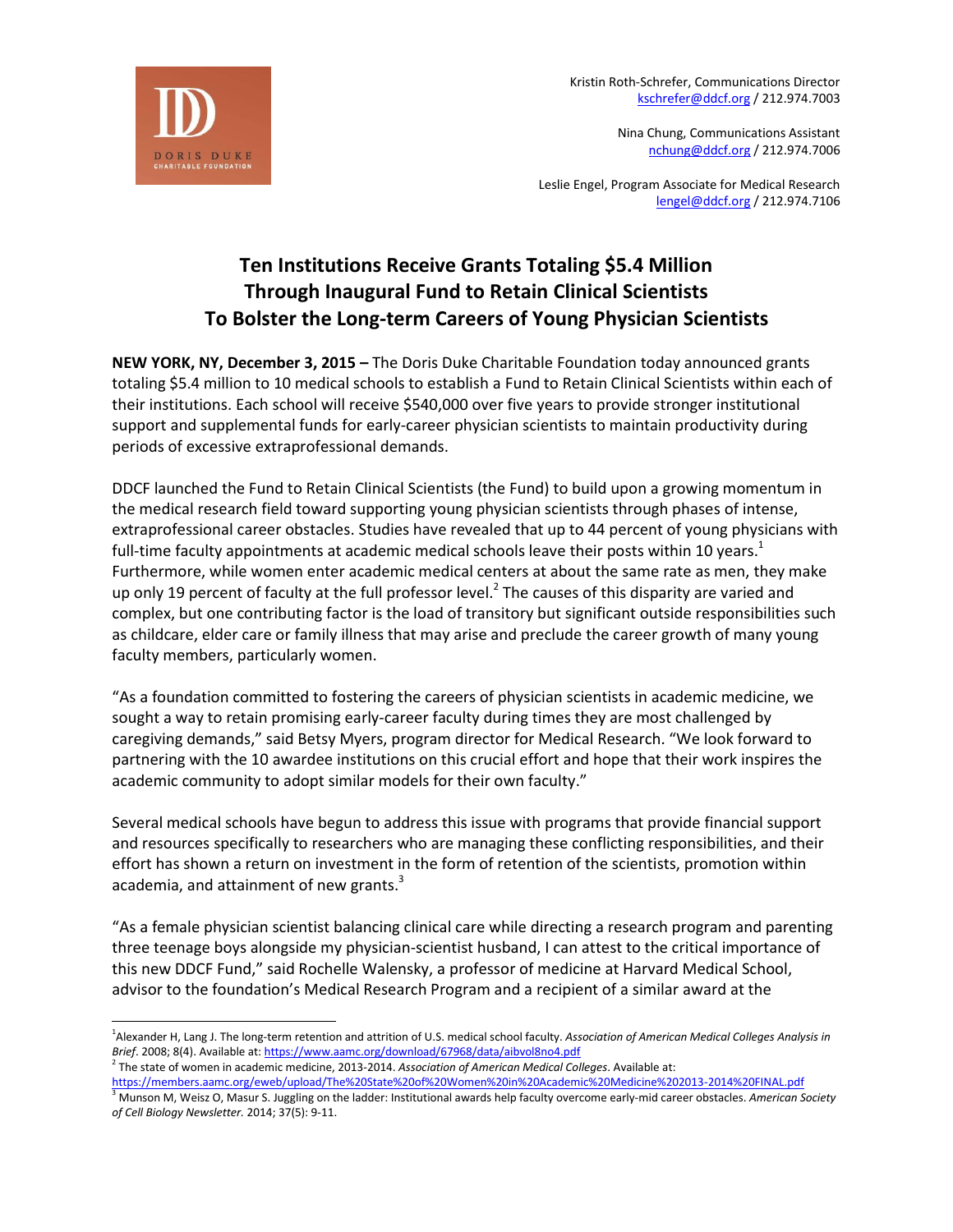Massachusetts General Hospital. "Extra support during the most vulnerable time of my career—the transition from fellow to faculty while raising children—allowed me to focus on building my research foundation, exposed me to a breadth of faculty with similar work-life juggling acts, and reflected my institution's commitment to my multidisciplinary career path."

Each medical school selected to administer the Fund will identify faculty members who will receive supplemental, flexible funds that complement and sustain their productivity on clinical research projects focused on important biomedical problems. The funds will provide the physician scientists with the extra personnel, services and/or supplies they may need to continue their projects while managing outside caregiving responsibilities. In total, over five years, the Fund will support approximately 100 researchers in building their careers.

The institutions selected to administer the Fund can be found on the third page of this announcement.

## **About the Doris Duke Charitable Foundation**

The mission of the Doris Duke Charitable Foundation is to improve the quality of people's lives through grants supporting the performing arts, environmental conservation, medical research and child wellbeing, and through preservation of the cultural and environmental legacy of Doris Duke's properties. The foundation's Medical Research Program supports clinical research that advances the translation of biomedical discoveries into new preventions, diagnoses and treatments for human diseases. To learn more about the program, visit [www.ddcf.org.](http://www.ddcf.org/)